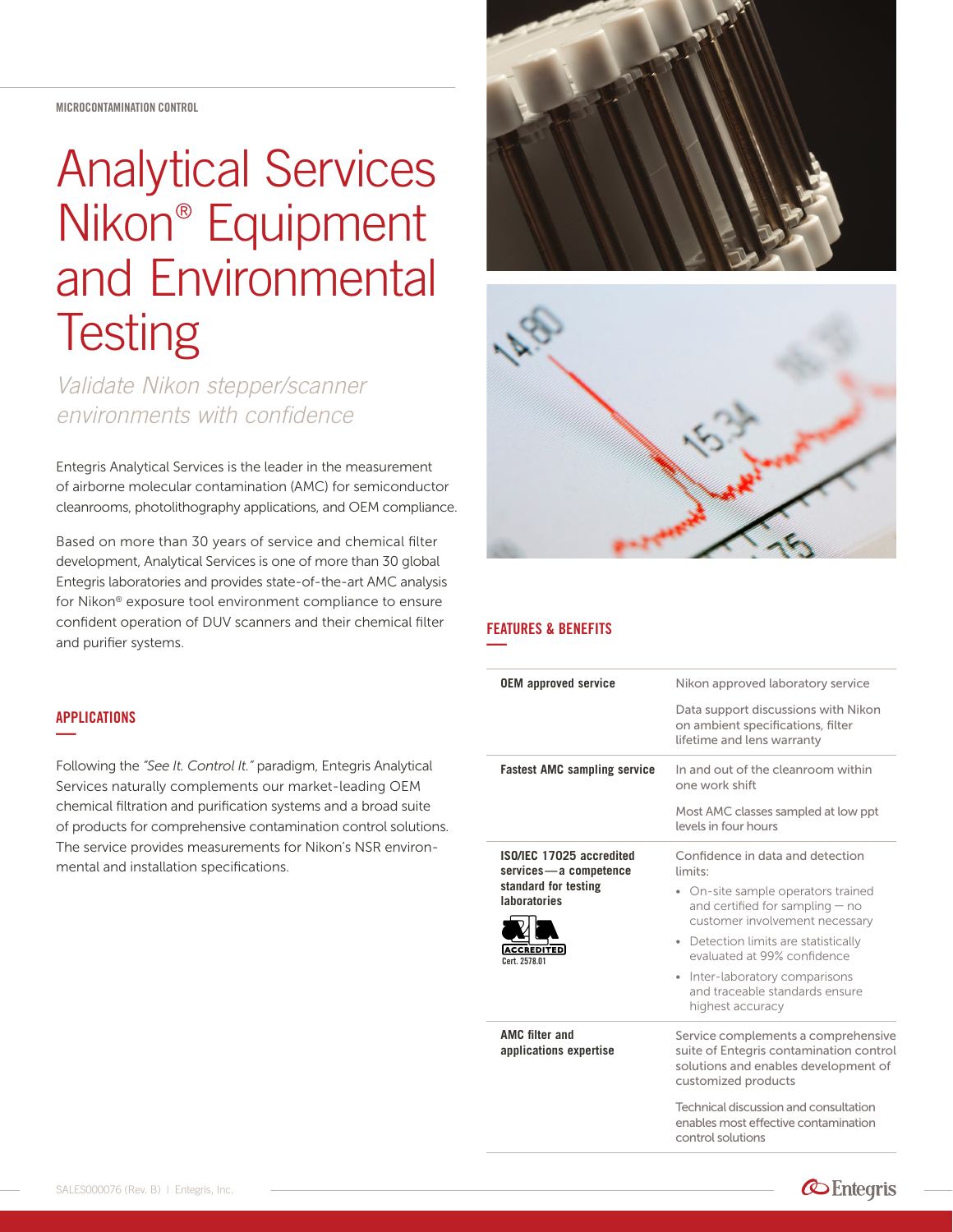# **SPECIFICATIONS —**

| AMC CLASS                     | <b>ANALYTES</b>                                                                                                                                                                                                                                                    | <b>SAMPLE TRAPS</b>                                                        | <b>ANALYTICAL METHOD</b>                                                                     |
|-------------------------------|--------------------------------------------------------------------------------------------------------------------------------------------------------------------------------------------------------------------------------------------------------------------|----------------------------------------------------------------------------|----------------------------------------------------------------------------------------------|
| Acids/anions                  | Chloride (CI), nitrate $(NOx)$ , nitrite $(NOx)$ ,<br>sulfate (SO <sub>4</sub> <sup>2-</sup> ), sulfite (SO <sub>3</sub> <sup>2-</sup> ), phosphate (PO <sub>4</sub> <sup>3-</sup> ),<br>acetate (CH <sub>3</sub> COO <sup>-</sup> ), formate (HCOO <sup>-</sup> ) | DI water<br>Ion chromatography (IC)<br>impingers or dry<br>absorbent traps |                                                                                              |
| <b>Bases/cations</b>          | Ammonium (NH <sub>4</sub> )                                                                                                                                                                                                                                        | DI water<br>impingers or dry<br>absorbent traps                            | Ion chromatography (IC)                                                                      |
| HMW organics/<br>refractories | Nonvolatile (condensible) organic compounds<br>with a retention time of benzene and higher                                                                                                                                                                         | Tenax <sup>®</sup> TA                                                      | Gas chromatography/<br>mass spectrometry with<br>automated thermal<br>desorption (GC/MS-ATD) |
| <b>LMW silicon</b>            | Low molecular weight (volatile) silicon<br>compounds that are not trapped with<br>Tenax®: TMS, HMDSO, D3                                                                                                                                                           | Entegris<br>proprietary traps                                              | GCMS/liquid micro-<br>extraction (LME)                                                       |

# Physical Specifications

| Sample time       | 4 hours, plus 30 minutes each for setup and break-down<br>Supply gas testing requires 24 hours of purging of sample port and line prior to sampling |
|-------------------|-----------------------------------------------------------------------------------------------------------------------------------------------------|
| <b>Equipment</b>  | Battery-operated, customized equipment<br>Materials with proprietary manufacturing, cleaning and coatings                                           |
| Reporting limits* | $0.1 \,\mathrm{\upmu g/m^3}$ for all compounds and applications                                                                                     |

*\*Reporting limits are OEM-imposed and not the same as analytical method detection limits. Lower reporting limits may be requested for specific applications.*

#### Nikon - Specific Services

| Part number | <b>Service</b>                                                                  | Sample port                                                    | <b>Reporting limit</b> | <b>Frequency</b>             |
|-------------|---------------------------------------------------------------------------------|----------------------------------------------------------------|------------------------|------------------------------|
| ASVC001-03  | Nikon specification<br>Acids<br><b>Bases</b><br><b>HMW</b> organics             | Chemical filter inlet and/or outlet<br>or ambient/subfab/laser | $0.1 \mu q/m^3$        | As per Nikon<br>requirements |
| ASVC001-04  | Nikon specification<br>Acids<br><b>Bases</b><br>HMW organics and<br>LMW silicon | Chemical filter inlet and/or outlet<br>or ambient/subfab/laser | $0.1 \mu q/m^3$        | As per Nikon<br>requirements |
| ASVC001-05  | Nikon specification<br>LMW silicon only                                         | Chemical filter inlet and/or outlet<br>or ambient/subfab/laser | $0.1 \,\mu g/m^3$      | As per Nikon<br>requirements |